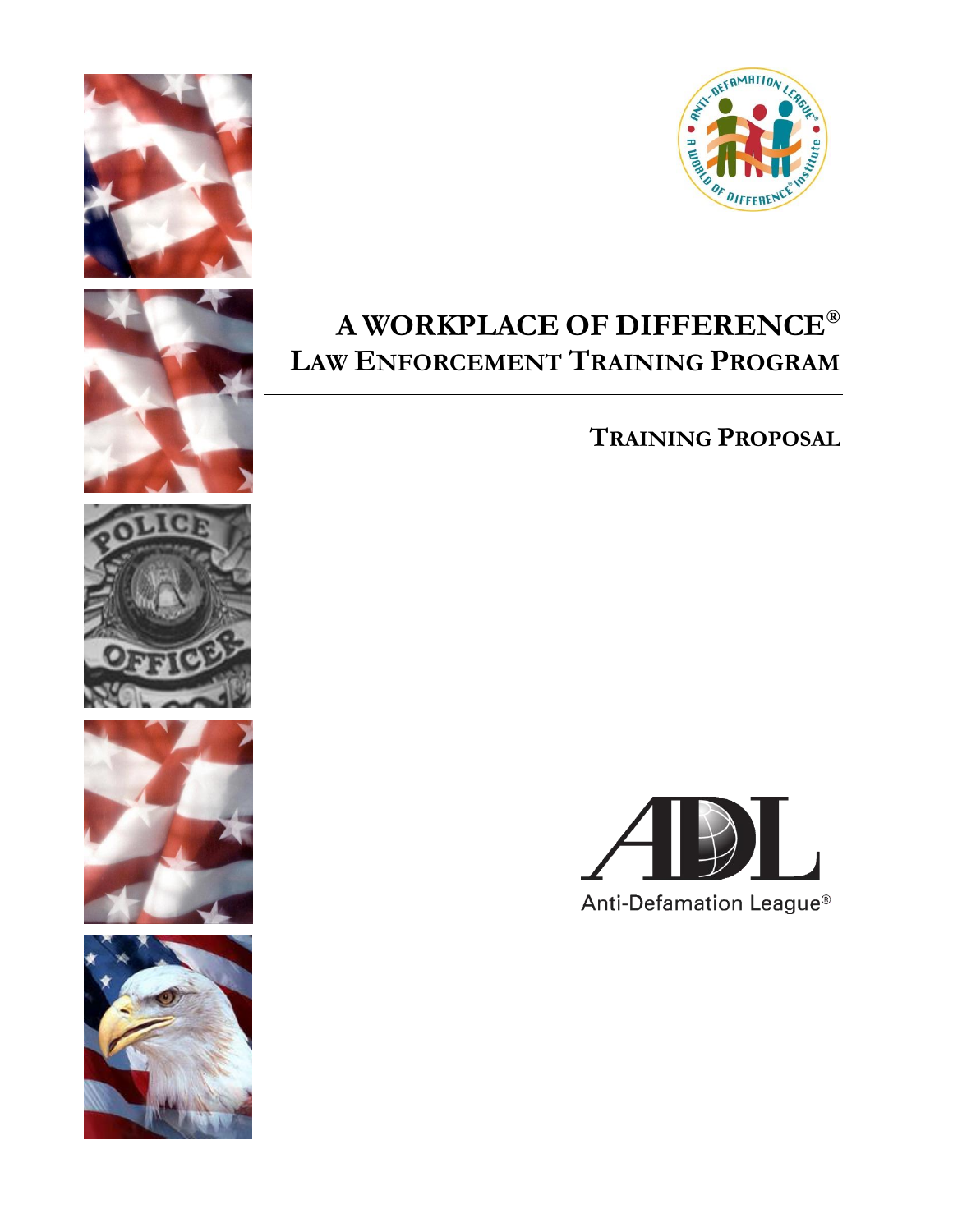# **INTRODUCTION**

### **ANTI-DEFAMATION LEAGUE**

The Anti-Defamation League (ADL) was founded in 1913 "to stop the defamation of the Jewish people. and to secure justice and fair treatment to all." Now the nation's premier civil rights/human relations agency fighting anti-Semitism and all forms of bigotry, ADL defends democratic ideals and protects civil rights for all.

A leader in the development of materials, programs, and services, ADL builds bridges of communication, understanding and respect among diverse groups, carrying out its mission through a network of 28 Regional and Satellite Offices in the United States and abroad.

### **A WORLD OF DIFFERENCE® Institute**

The Anti-Defamation League's A WORLD OF DIFFERENCE® Institute is a market leader in the development and delivery of anti-bias and diversity training and resources. Human relations and education professionals design training modules and produce curricula that provide the necessary skills, knowledge and awareness to promote and sustain inclusive and respectful school, work and home environments. Customized to meet the changing needs of a wide range of audiences, programs are available to schools, universities, corporations, community based organizations and law enforcement agencies throughout the United States and abroad.

#### **ANTI-BIAS LAW ENFORCEMENT TRAINING PROGRAMS**

ADL, through its Law Enforcement Initiative, has an extensive track record of working with the law enforcement community to combat the threat hate groups and extremists pose to America's security and democratic values. A leading source of current information on extremists and hate groups, ADL provides training programs and seminars to assist law enforcement in developing and sustaining efforts to counter extremism and hate motivated behavior. ADL's website at [http://www.adl.org/combating](http://www.adl.org/combating-hate/law-enforcement/)[hate/law-enforcement/](http://www.adl.org/combating-hate/law-enforcement/) is intended to be a "one stop shop" web page with resources for law enforcement personnel which includes current and archival material on extremism and hate motivated behavior.

In addition to its counterterrorism and hate crime training programs, the League offers A WORKPLACE OF DIFFERENCE® Anti-Bias Training Program for Law Enforcement Agencies, anti-bias training for law enforcement professionals. This training program is designed to assist law enforcement employees, both sworn and civilian, in identifying the impact cultural diversity, stereotypes, assumptions, and bias have on employee-employee and police-community relations. Further, the program guides participants in developing effective interpersonal skills and strategies to enhance community-oriented policing efforts.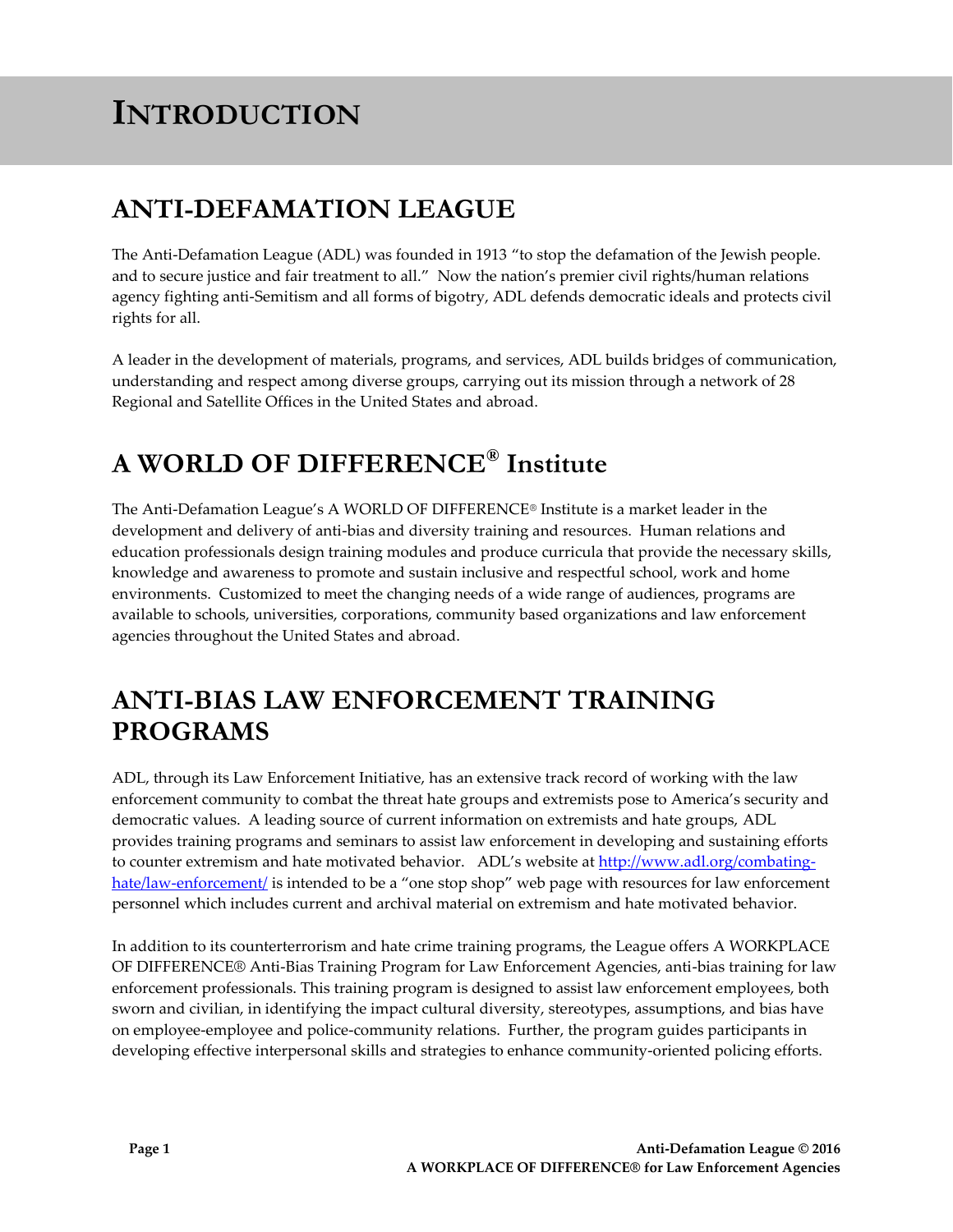### **LAW ENFORCEMENT TRAINING PROGRAM GOALS**

Training Program Objectives:

- **To heighten awareness** of personal and cultural identity and how the complexities of identity influence individuals' perceptions, beliefs and behaviors.
- **To increase understanding** of the impact of bias and stereotyping on interpersonal relationships, community relations efforts and law enforcement experiences and practices.
- **To identify strategies** for addressing bias and fostering culturally perceptive and effective relationships with colleagues and community members.

These training program goals were developed to provide a framework for discussion and a framework for identifying and exploring practical strategies to address the influence culture, identity, communication and biased-based behavior have on workplace performance. This program fits well with the stated goals from Colorado House Bill 1287 that was signed into law on May 20, 2015. The program fulfills the state-mandated requirement for two hours of anti-bias training under in-service training requirements.

## **PROGRAM DESIGN**

ADL's Anti-Bias Training Program for Law Enforcement Agencies uses a combination of instructional methods in order to accommodate different learning styles. The program is based on adult learning principles and it is designed to promote the use of communication, problem-solving and decision-making skills. The anti-bias policing training is customized based on program length, number of participants, location, and specific needs of the agency or department. .

The A WORKPLACE OF DIFFERENCE® Anti-Bias Training Program for Law Enforcement Agencies is presented by a training team comprised of individuals (independent contractor trainers and ADL staff) who either were/are law enforcement professionals or have experience working within this community. Many of the ADL staff and independent contractor trainers hold advanced degrees in related fields.

### **Options:**

- **Two Hour - Colorado Legislated Session**
- **Four Hour - Half Day Session**

Both the two-hour and four-hour sessions will include focus on understanding common language related to anti-bias policing, understanding implicit bias and cover the topic areas below. The half-day session will also include case study based learning.